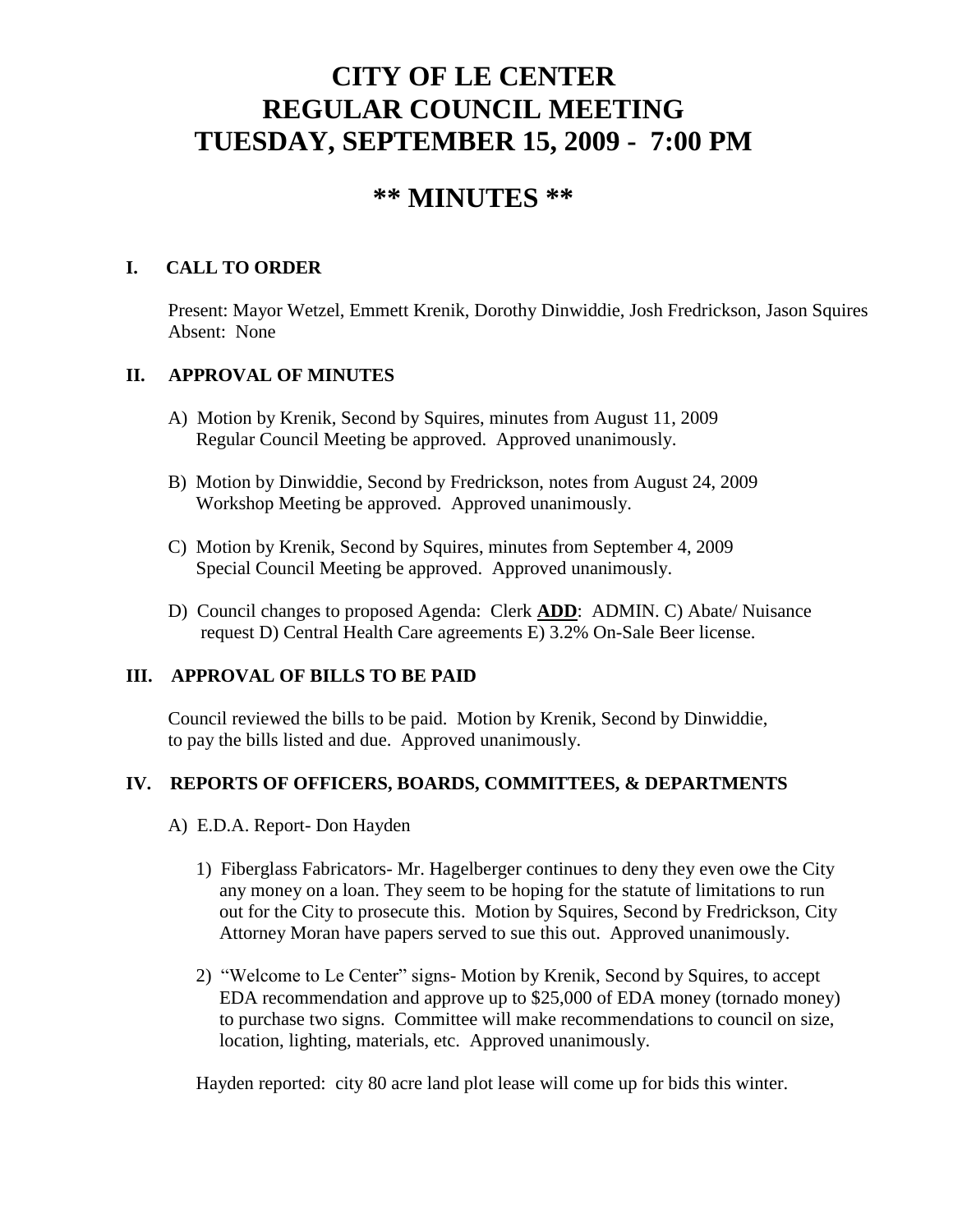- B) P & Z Report- Corey Block
	- 1) Guardian Inn Motel plan said 16 ft. wide blacktop driveway around the motel; they went with only 12' wide. Is this sufficient for emergency vehicles? Let the fire dept. drive trucks around on the road, and if it works, then leave as is.
	- 2) Motel dumpster location- hold off discussion until we receive a plan from the motel as to where it will go. Next P  $&Z$  meeting: Thurs. September 24  $\omega$  6:00 pm.
- C) Municipal Liquor Store

On-Sale Manager Mike Nelson gave the August report: Sales were \$80,382.59; up \$4,900 from July. Nelson reported the first Sunday open for NFL Football was not very successful- too nice out, too early in the season, etc.

D) Police Department

Police Chief Pfarr reported on the police activities for month of August: 132 calls/ 2,981 miles patrolled. Pfarr reported working on debit card thefts/ identity theft case solved/ thefts at Central Health Care/ gambling fund \$ shortages at the VFW Club.

- 1) After some discussion, Motion by Squires, Second by Dinwiddie, to order the new Police SUV Expedition now & lease over three year period. Approved unanimously.
- E) Water, Sewer, Streets, Parks
	- 1) Ruff's sanitary sewer  $\omega$  335 East Sharon Street: Supt. Roemhildt explained the letter he had sent to the Ruffs- based on his notes and findings. City and engineer's opinion is that the problem lies in the sanitary sewer lines under the house and *before* the new line from the 2006 Street Project starts.
	- 2) Roemhildt explained the DNR letter and inspection comments regarding North Park- the park was built with Federal & State dollars in 1967 and must be kept up to DNR standards concerning accessibility. Curt will contact the inspector for an update and report back to the Council next month.

Public Works Superintendent Curt Roemhildt also gave his monthly report:

- Streets- reflective street signs will soon need to be purchased due to federal mandate costing several hundred thousand dollars/ streetlights along Commerce Drive have been installed by Steffen Electric/ blacktop done by the County on several stretches of Park Avenue.
- Refuse- more refuse truck transmission troubles & costs. Extra money stuck into it. Now, finally as good as new, and still a good deal.
- F) Bolton & Menk Engineering- Joel Hawbaker
	- 1) 2010-11 USRDA Street Project- Motion by Krenik, Second by Squires, to approve the Preliminary Engineering & Environmental Report. Approved unanimously.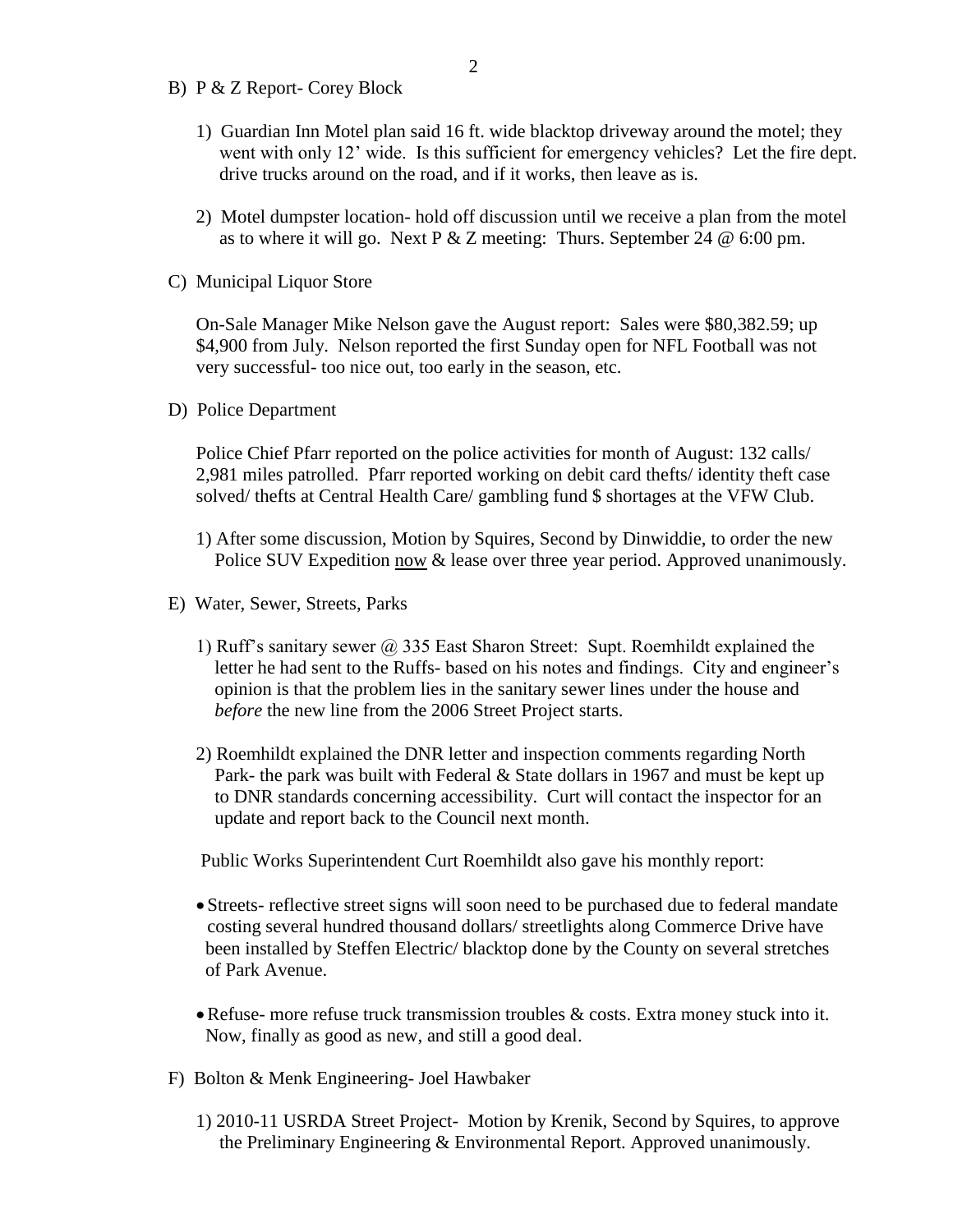- 2) 2010 Minnesota Street Project- see the Pre-Construction Informational Notice handed out to Council. City staff will mail them out to residents along the project.
- G) Pool Report- Dorothy Dinwiddie

 Dinwiddie gave final report: total receipts for 2009 were \$32,401.48- down \$4,500 from 2008. Expenses totaled approx. \$63,000.00. All attendance was down for the year. Fees, lessons, & passes may all have to be raised next year, especially for the "out-of-towners." Remember: the pool was not meant to make money.

#### **V. PUBLIC FORUM**

There were no petitions, requests, or communications from the general public.

#### **VI. OLD BUSINESS**

- A) Motion by Squires, Second by Krenik, to adopt Resolution No. 2009M, thereby approving the removal of a light and poles in courthouse park. Approved unanimous.
- B) Clerk Collins explained his notes from the City/School meeting on field leases and maintenance: school was requesting City consider installing a sprinkler system under the football field if they're going to keep playing football there/ school would split the costs evenly with the city to help accomplish this/ there already is a hydrant installed next to the field for this purpose. Council agreed- there is no money to do this right now.

#### **VII. NEW BUSINESS**

- A) Motion by Krenik, Second by Squires, to approve the proposed preliminary 2010 Net Tax Levy for the amount of \$609,633; an increase of 25%. Approved unanimously.
- B) Motion by Squires, Second by Fredrickson, to approve the proposed operating budget in the amount of \$1,908,475 for a 2010 Total Budget of \$3,234,407; an increase of 1%. Approved unanimously.
- C) Mayor Wetzel announced the "Public Comment Meeting" would be held on Dec. 8<sup>th</sup> @ 7:00 pm at Le Center City Hall.
	- D) Clerk Collins announced that comments regarding the 2010 Levy and 2010 Total Budget would be accepted by him at Le Center City Hall, 10 West Tyrone Street, Le Center MN 56057 or at phone # 507-357-4450 until the Dec.  $8<sup>th</sup>$  date.
	- E) Motion by Fredrickson, Second by Squires, to approve the new language changes for the employee handbook regarding dependents under employee's health insurance; as discussed at the Aug. 24 Workshop Meeting: Attorney Moran incorporate the following language into policy: After age 18, or until high school graduation; dependents must be either enrolled full-time in post-secondary college, or up to age 23, to still be considered as a dependent covered under their parent's city coverage. Must give minimum 30 day notice to dependents as to change. Staff- keep track of this internally. Put this in the employee hand-book. Approved unanimously.